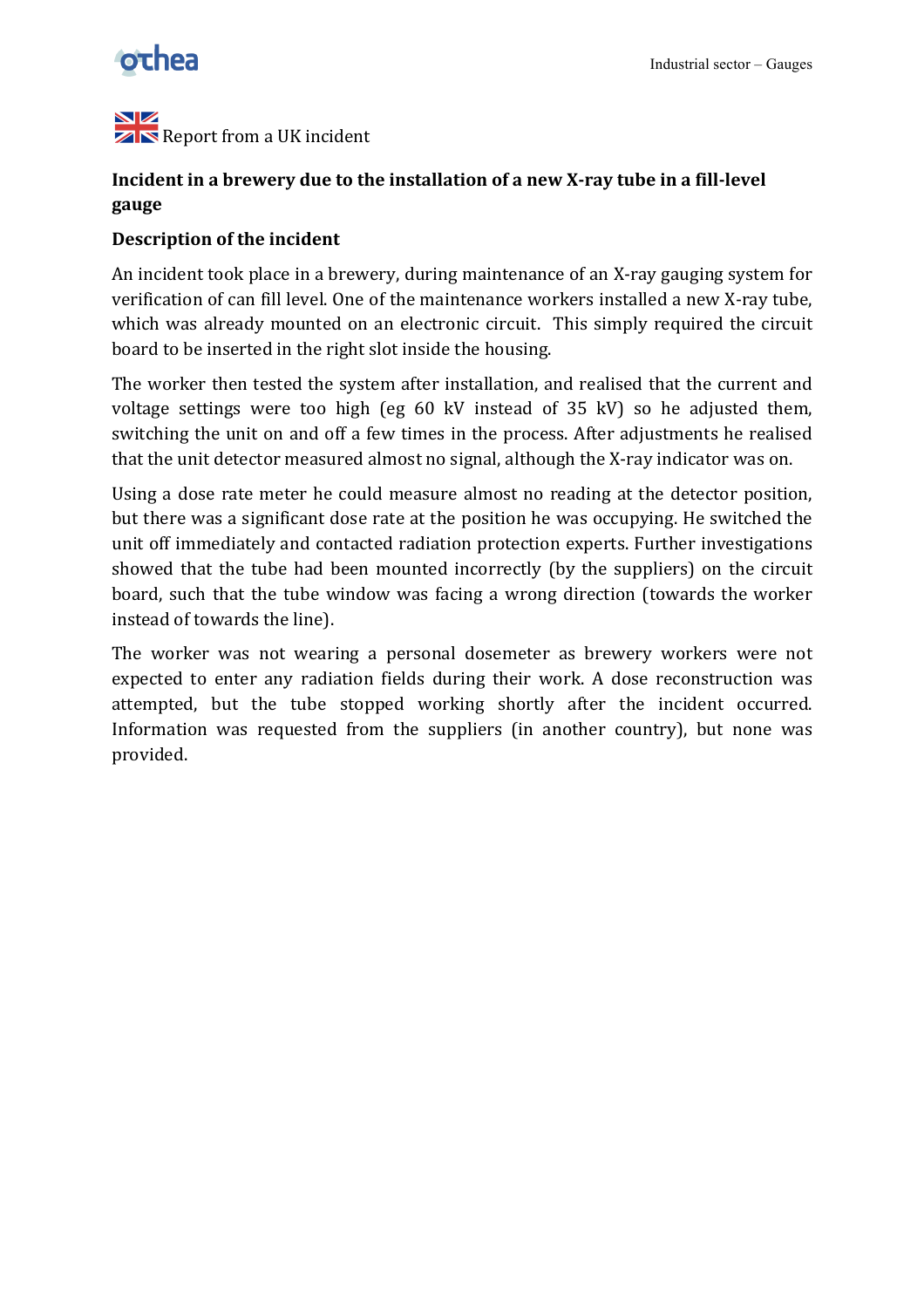# othea



Photographs: the original gauging system on the can filling line (left), and inside the gauge cabinet (right): the X-ray tube is mounted on the rear of the circuit **board.!**

## **Radiological!consequences**

A dose reconstruction was performed using output data for a similar X-ray tube. The effective dose was estimated to about 5 mSv, and the maximum equivalent dose (to an individual organ) was estimated to be 10 mSv.

### Lessons learned and actions taken

Maintenance and repair of equipment that emits ionising radiation requires special consideration to ensure that the standard of radiation safety is not compromised. It is essential that a suitable radiation safety survey is carried out immediately after any such work to ensure that there is sufficient protection from radiation, and that any safety and warning systems are operating correctly. In terms of this particular incident:

- A programme of workplace monitoring was introduced after the incident and personal dosimeters for maintenance staff are under consideration.
- Due to an old age and unavailability of spare parts the level gauge in question was replaced by a new one.
- Basic radiation protection training for all workers working in vicinity of sources of ionising radiation was organised after the incident.